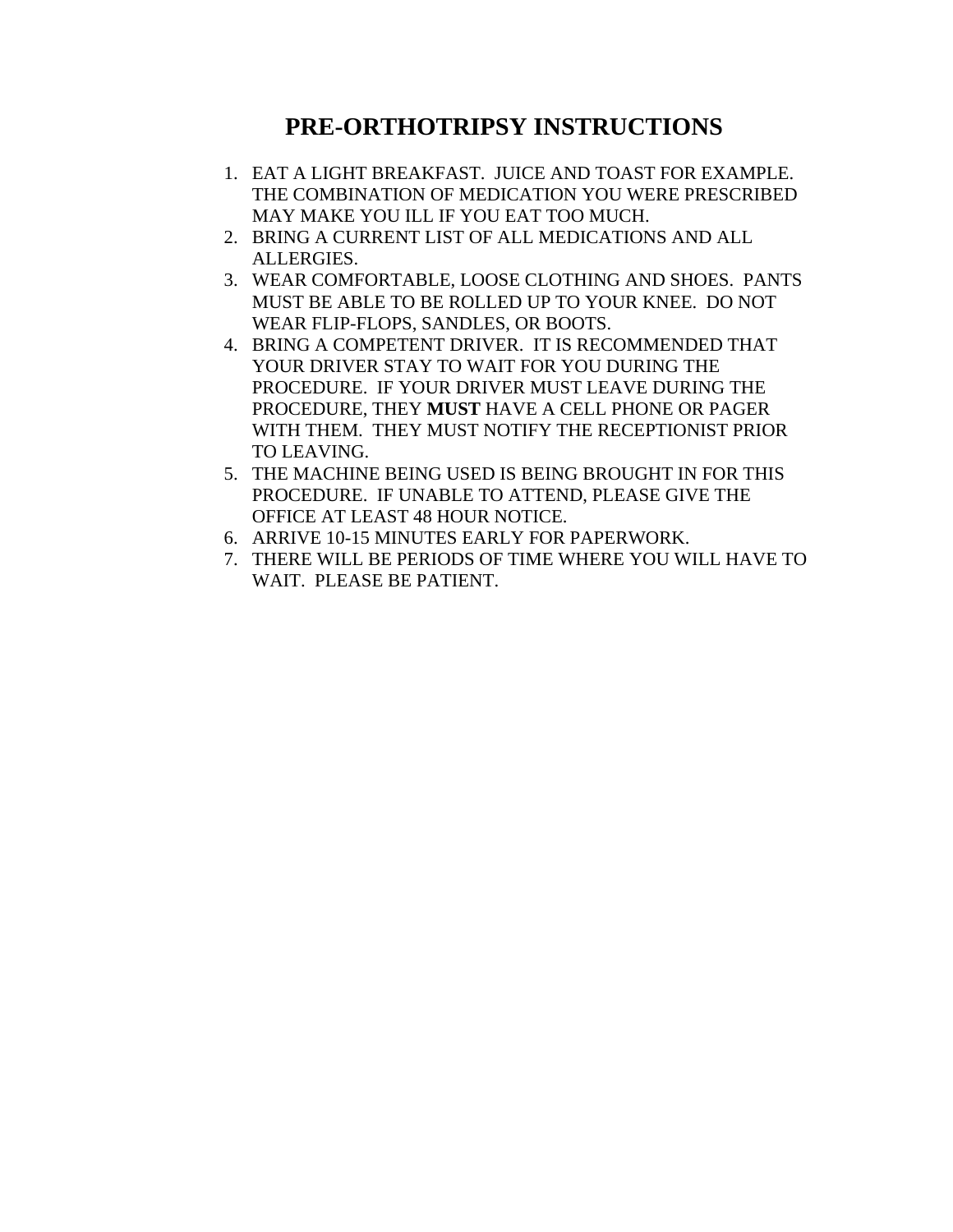## **POST-ORTHOTRIPSY INSTRUCTIONS**

- 1. YOU MAY EXPERIENCE SOME PAIN OR DISCOMFORT IN THE HEEL THAT HAS BEEN TREATED; YOU MAY ALSO CONTINUE TO HAVE THE SAME TYPE OF HEEL PAIN AS YOU HAVE HAD BEFORE TREATMENT FOR 1 – 2 WEEKS. DO **NOT** TAKE ANTI-INFLAMMATORY MEDICATIONS SUCH AS ADVIL, ALEVE, ASPRIN, OR NAPROXIN. PAIN IS MANAGEABLE BY OVER-THE-COUNTER PAIN MEDICATION, SUCH AS TYLENOL, IN MOST CASES; HOWEVER YOU MAY BE PRESCRIBED PAIN MEDICATION AS NEEDED.
- 2. DO **NOT** PARTICIPATE IN ANY STRESSFUL ACTIVITY INVOLVING THE AFFECTED HEEL UNTIL YOUR NEXT VISIT TO YOUR DOCTOR. "STRESSFUL ACTIVITY" MAY INCLUDE, BUT IS NOT LIMITED TO, RUNNING OR JOGGINS, DOING HEAVY HOUSEWORK OR YARDWORK, OR PARTICIPATING IN SPORTS.
- 3. DO **NOT** ICE THE AFFECTED HEEL.
- 4. YOU MUST COME TO YOUR FIRST POST-ORTHOTRIPSY APPOINTMENT.
- 5. TO AVOID INJURY:
	- a. USE AN ORTHOTIC (SHOE INSERT) IF YOU HAVE ONE.
	- b. AVOID COMPLETELY FLAT SHOES, SUCH AS MOCCASINS, SLIPPERS, BOAT DECK SHOES THONGS, SANDALS, AND BARE FEET.
	- c. AVOID HIGH HEELS.